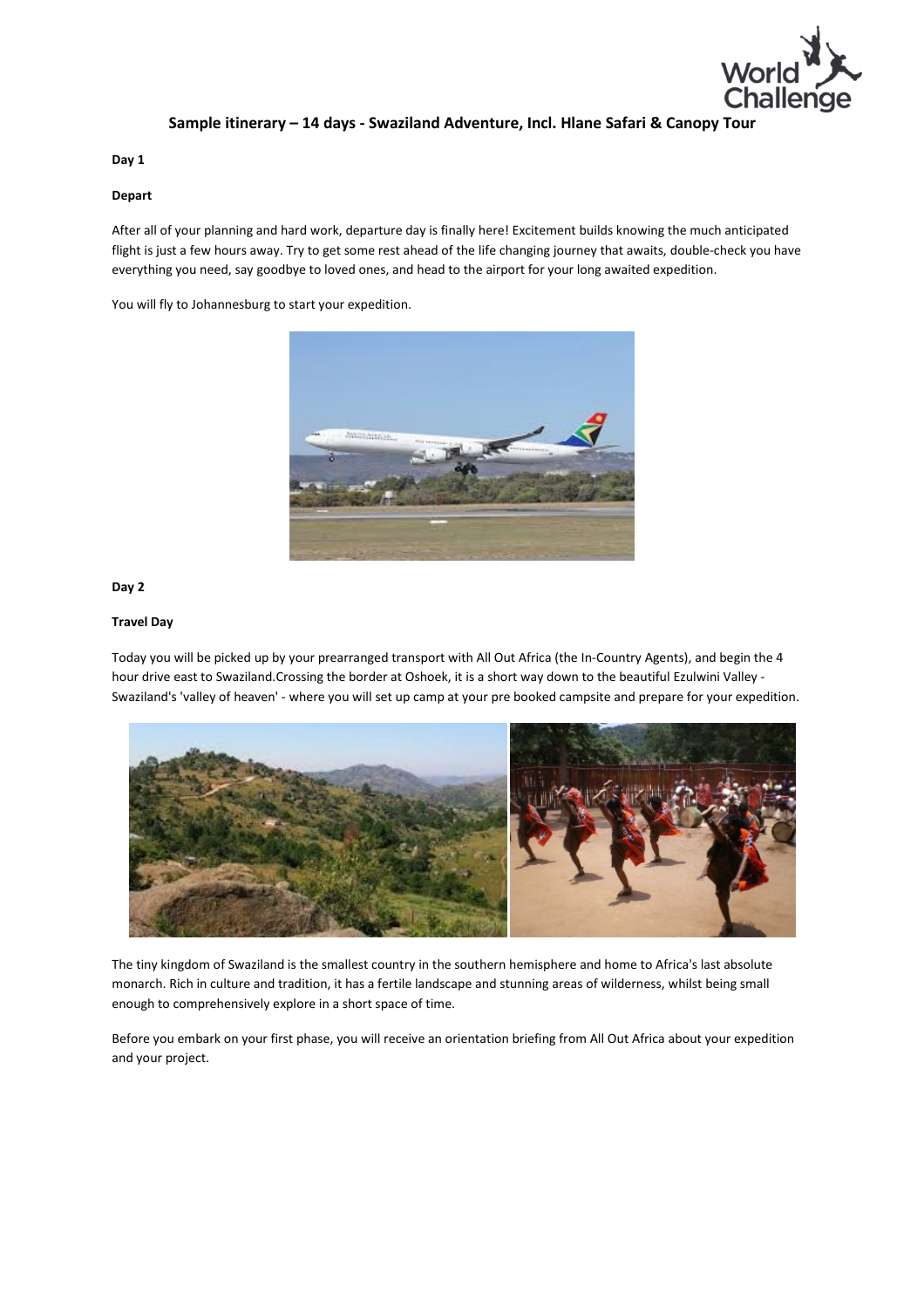# Day 3 - 6

### Project phase

The community engagement phase of your expedition will offer a unique opportunity to immerse yourself in a community, giving an insight into a rich new culture. You will most likely be based either at a Neighbourhood Care Point (NCP) or at a school.



Swaziland has been greatly affected by HIV and AIDs. As a result of the HIV epidemic, there are 180,000 AIDS orphans in Swaziland. World Challenge works closely with Neighbourhood Care Points (NCPs) to support the growing number of orphaned and vulnerable children in Swaziland. They are places where children can come together and access various services; receive care and support, a meal for the day and some form of education.

Your project could involve tasks such as painting, construction, refurbishment, teaching, tree planting, conservation and agricultural work but there will be numerous opportunities to get involved in other activities too - from fetching water, to learning how to make maize meal, teaching English, running sports matches and helping out around the village.



The language, daily routine, activities, facilities and cultural sensitivities will all be new and different to what you are used to. Cultural exchange works both ways and, although you are guests for a short time, you will want to share your culture with your host community. So come prepared with photos of your school, community and your families as well as songs and dance routines. Be prepared to cook a meal for the community, invite them to a sports match or host a party. This will provide an opportunity for real interaction. The more you engage the greater the reward! Spend time getting to know your host community and learn as much as you can about their way of life.

Your team's financial contribution and un-skilled labour efforts will be appreciated by your community, but at the heart of the experience is the chance to learn new skills, share an experience and make new friends. Don't get downhearted if the task seems to big - instead ask what help is needed, work with the community and do your best. The work will continue long after you have returned home.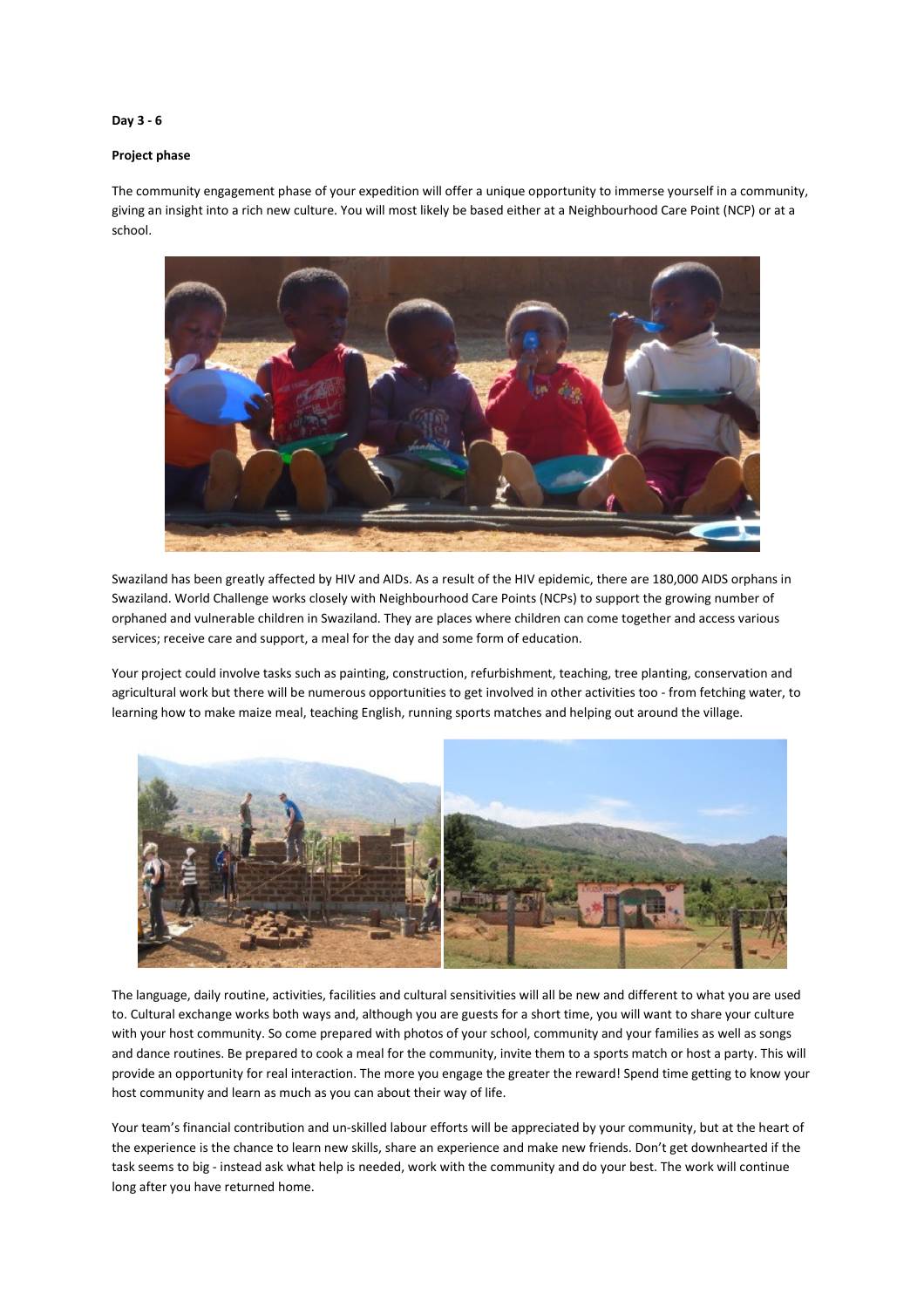Before **After** 



There will be opportunities to spend time with local children and the wider community, which you can maximise by organising fun, active and educational activities such as teaching English. Play with children is important for their health and development. So get creative!

Here is a short video about an NCP Project where World Challenge teams worked in 2012 and 2013.

# Day 7 - 10

### Swaziland Adventure Trekking

This package comes with two trekking options that will be decided by the Expedition Planning Manager. Below are the details of each.

Trekking - Ngwempisi Gorge. This trekking phase of your expedition will be an exploration of the Ngwempisi Gorge - an impressive 500m deep rugged granite gorge in southern Swaziland.



You will wild camp for the first 2 nights and then trek to Rock Lodge which, is a spectacularly located lodge perched high above the gorge with incredible panoramic views. From here you can complete a radial day trek before heading back out of the gorge back to the road head on the final day.

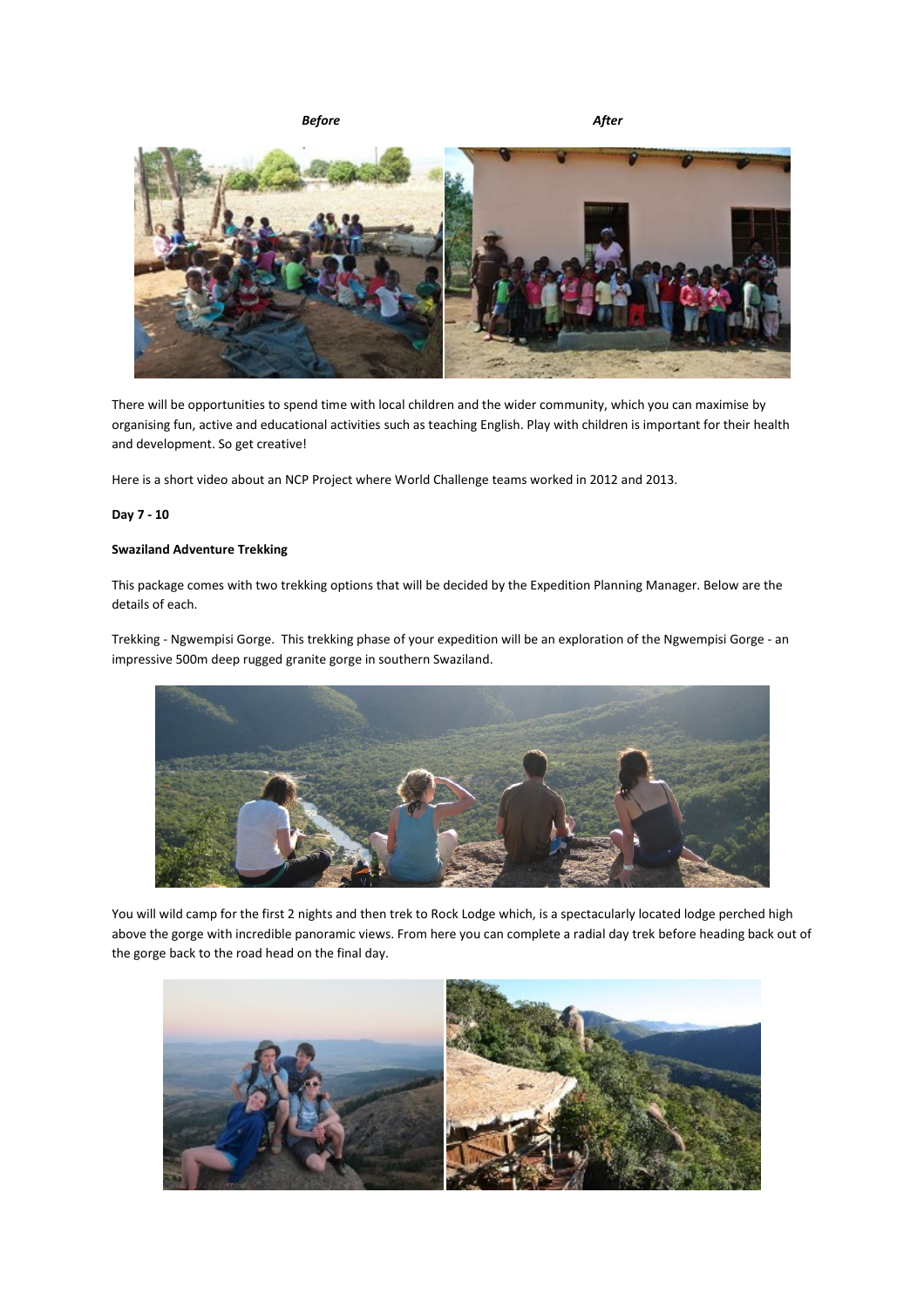#### Trekking – Malolotja

The Malolotja Nature Reserve is in the north-western corner of Swaziland, around 50km from the Ezulwini Valley. It's one of the most impressive areas of protected wildlife in Southern Africa and is managed by the Swaziland National Trust Commission on behalf of the Swazi King!



On arrival you'll need to discuss your pre-allocated route with the park guides. This is a great opportunity to experience Swaziland's stunning natural beauty and you'll find plenty of rugged bush land and rocky paths to explore. Whichever route you do you've a good chance of seeing herds of zebra, eland, antelope and wildebeest as you trek through the reserve. The team will spend the first night either at the camp site near the park HQ, or at the research cottage campsite (depending on your trek route) which has been pre booked by All Out Africa.



### The Canopy Tour

Following either trek you will have the opportunity to take part in the Malotoja Canopy Tour. The Canopy Tour consists of 11 elevated forest platforms, 10 (zip wire) slides and a 50 metre long suspension bridge that crosses the Majolomba River. Teams usually find it best to do this on the first morning of the trek and begin their trek from the end of the tour (park transport will take you to the start point).

#### Day 11 – 12

### Rest and relaxation - Hlane Royal National Park

Hlane Royal National Park is Swaziland's largest protected area, and home to some of Africa's most famous animals including: rhinos, lions, cheetahs, elephants, leopards and antelope.

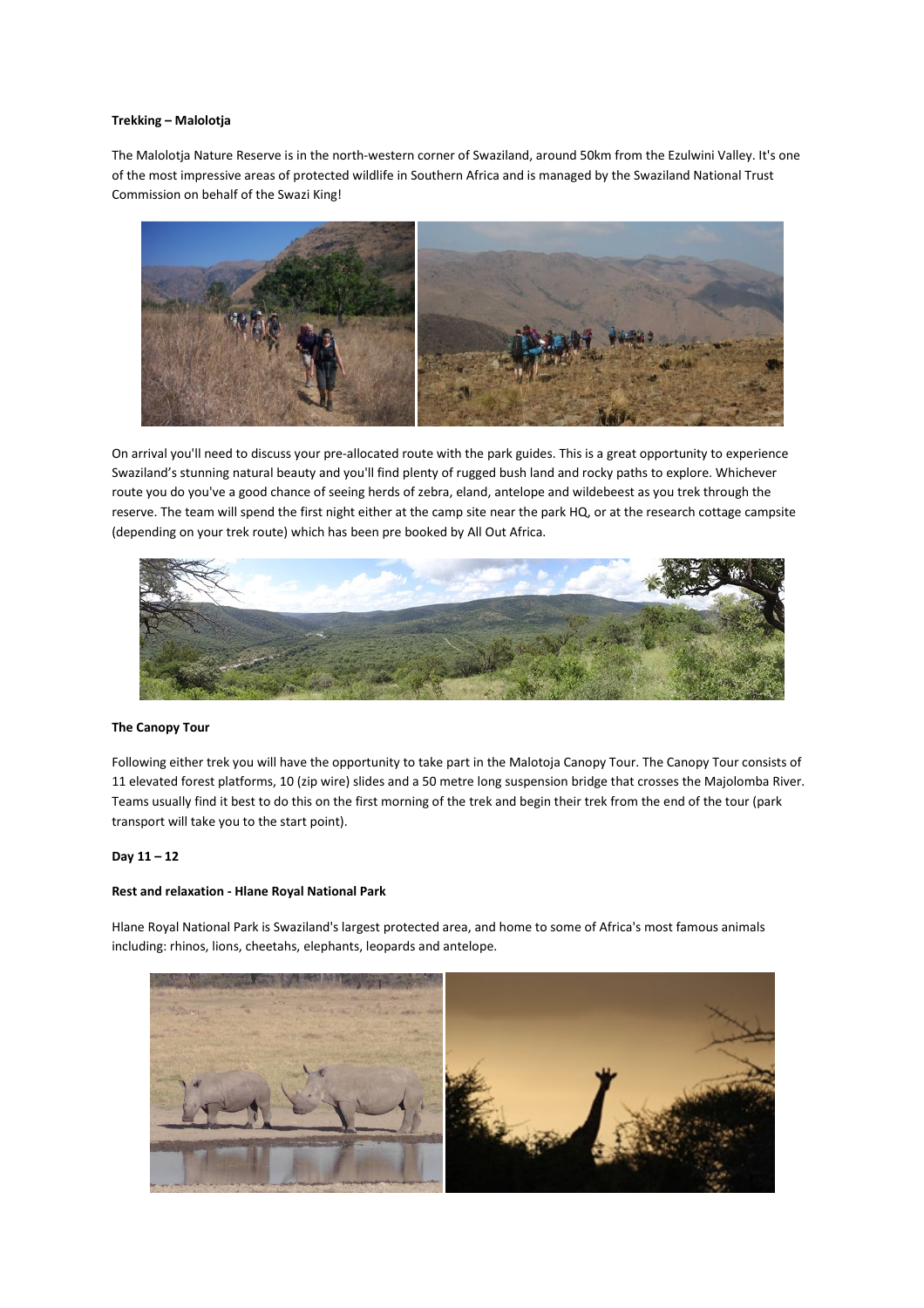You'll be camping at Ndlovu Camp and have the chance to take part in safari drives, village visits and guided walks over your two days here.



# Day 13

# Departure Day

Your African adventure has come to an end. Set off on the journey back to Johannesburg Airport. Once you've checked in you can sit back, relax and look forward to seeing your friends and family.



Why not use the flight to update your travel journal. Make sure you've captured the experience so that you can always look back on your time in Africa.